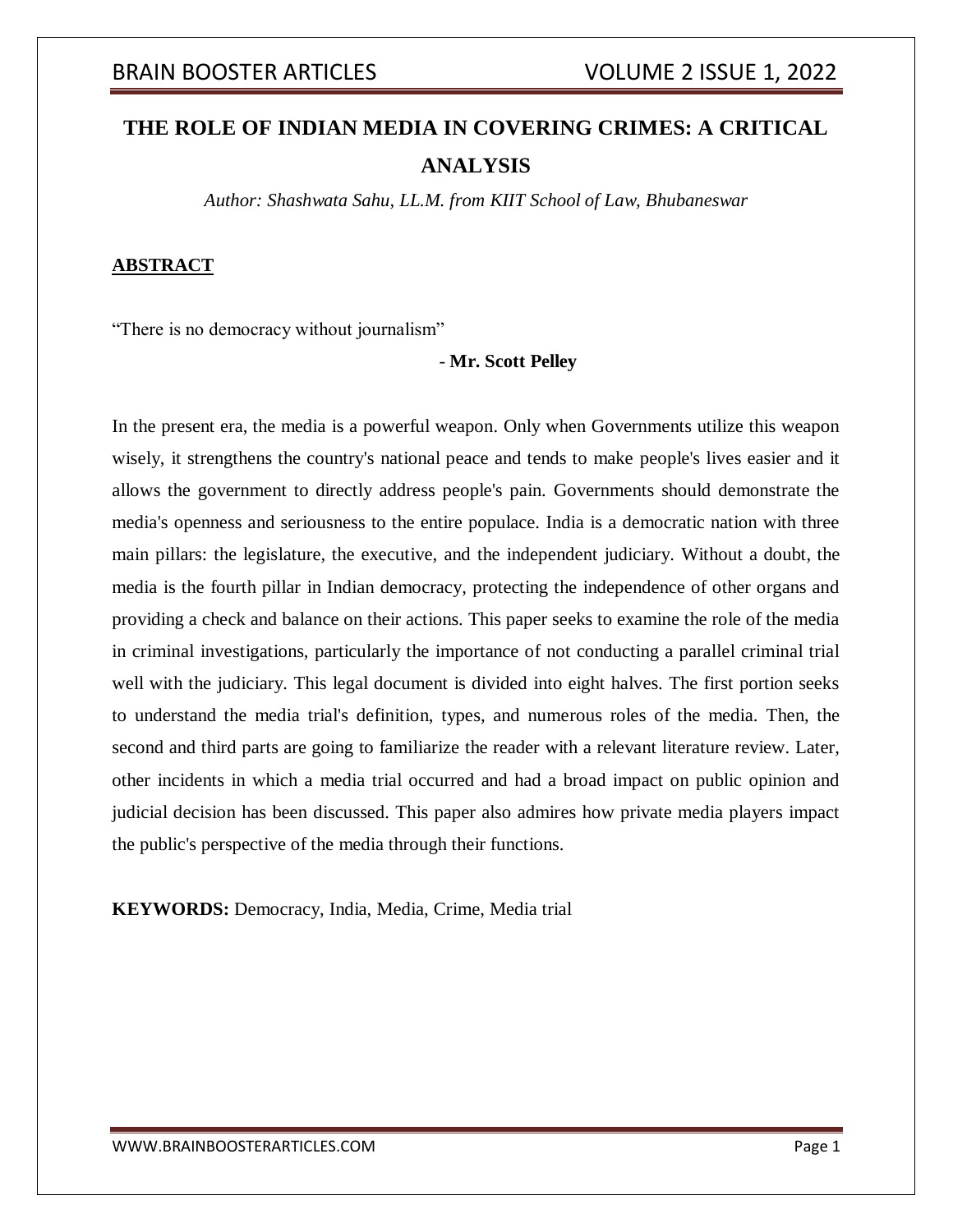# **INTRODUCTION**

## **Meaning**

The definition of media in the dictionary is to disseminate information to the broader public as well as to connect the world on a common platform. In simple terms, media serves as a link between citizens and government, allowing them to convey their concerns through their source materials. In the twenty-first century, the media is essential to promoting national peace and expressing the concerns of ordinary people. Giving the media more independence will help to improve the nation's human rights condition. Generally we glorified the role of the independent media like a "watchdog".

The print media, electronic media, hybrid software, social media, and application mode like the internet, FM radio and android TV are all examples of media that can be used to communicate with the general audience. The primary responsibility of an advertising agency is to identify the most appropriate media instruments for effectively communicating the advertising message to the common persons.

As a result, it is crucial for the ad agency to:

- Keep up with the latest trends
- Monitor the development of new media tools
- Conduct regular study to determine which instrument has the greatest impact.
- Examine the advantages and disadvantages of media companies.

The media can be divided into four categories:

- Print media (Journals, Newspaper, Magazines)
- Cinema & Video advertising
- Electronic media (Television industry)
- Social media (via online media or different social media platforms)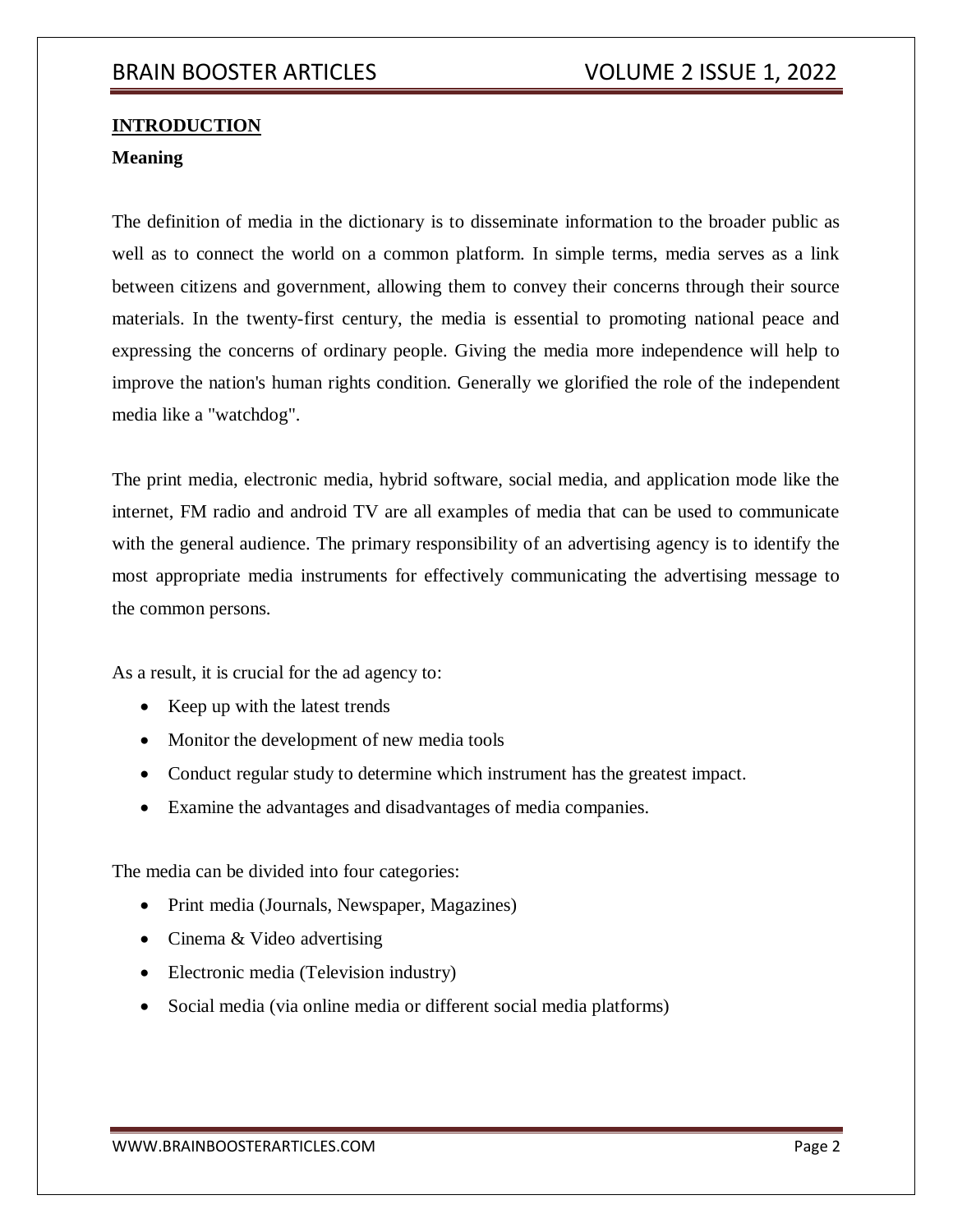## **Role of media -**

In a different light, the media play a different role. We will focus on various common media components in this section.

- A source of information.
- Represent the government in a positive light.
- Raise some serious public-policy problems.
- Between the general population and the government, there is a mediator.
- Creating a platform that brings individuals from all around the world together.

"According to **Walter Cronkite** Freedom of the Press is democracy and the court was wise enough to understand and analyze the relationship between Democracy and Press."

Media has become a powerful channel of communication that promotes the transmission of knowledge, the debunking of false beliefs, the correction of wrong or outdated information, and the sculpting of public opinion, all of these can have an impact on international politics. Throughout history, the media has been used by the people to fight against tyranny. The media has played a vital part in transforming feudal cultures into modern society all across the world, with the greatest visible effects in the world's westernmost regions.

Because of certain recent scandals, the media's role has now been highlighted. The media's function in today's society is evolving. Media began to spread various beliefs, dividing the populace into Hindus vs. Muslims, Majority vs. Minority, Male vs Female, and Nationalists vs. Anti-nationalists. In addition, media companies are turning the media into a business. As a result of this, the media has ruined their picture in the eyes of society.

## **CONCEPTUALIZATION**

The press has evolved into a "Jantaki Adalat," or "open court," and has begun meddling with judicial proceedings. By respecting the key concepts of "presumption of innocence until proven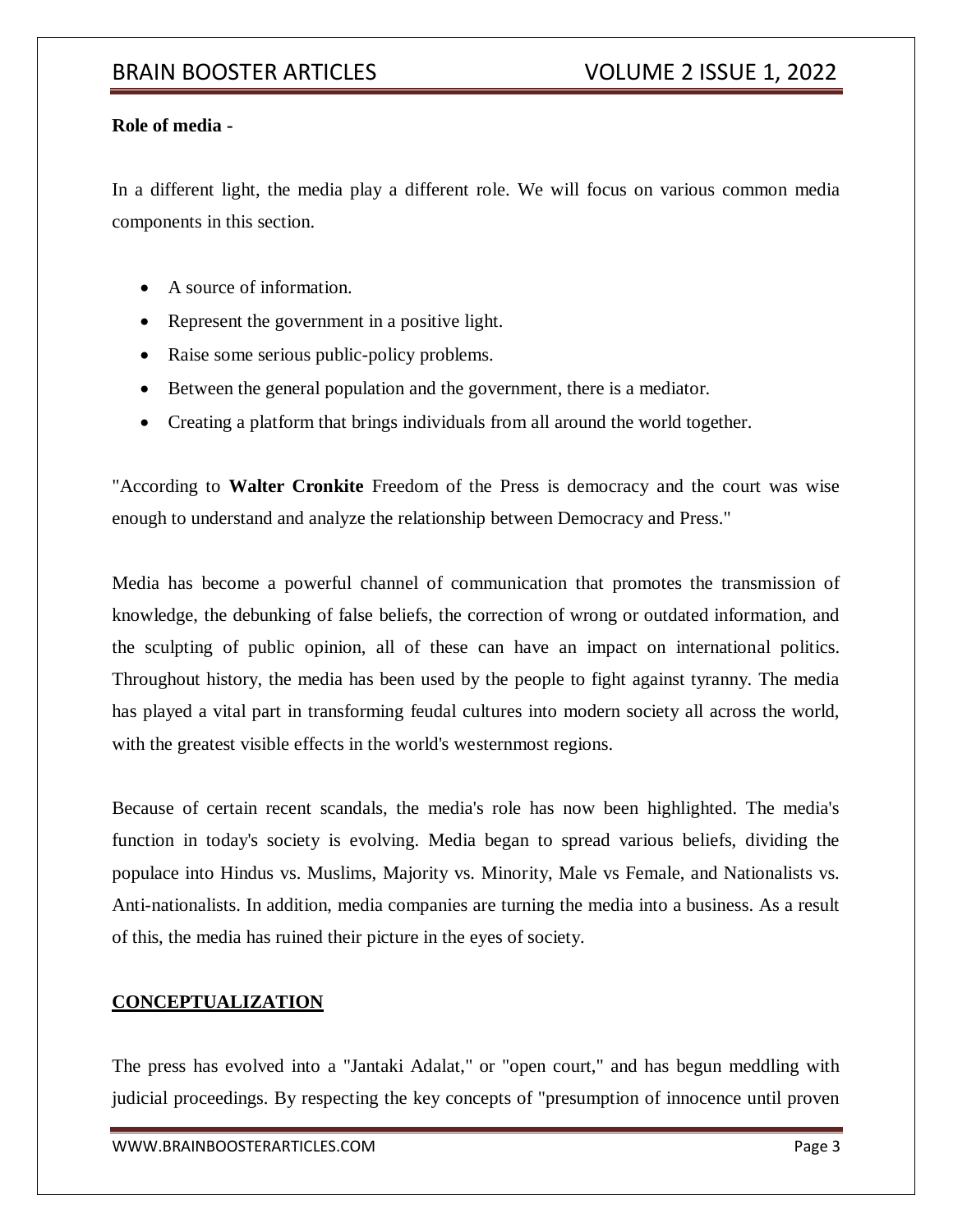guilty" and "guilt beyond a reasonable doubt," the media actually forgot the distinction between the accused and the convict.

A second investigation, known as a media trial, is currently being followed. In addition to the investigation, it requires developing the opinion of the public against any suspect or accused well before the Court takes control of the case. As a consequence, the public is misled, and the accused, who really should be deemed innocent, is assumed guilty, with full access to all of his rights and liberties.

When a notable case is presented before the Court, the populace's interest is stirred. The media, comprising newspapers, television and news websites, begin releasing their perceptions of the facts in order to stay updated with the recent exciting news. In India, investigative journalism is not banned. "Media Trial" or "Trial by Media" referred to as the effects of media coverage on a person via newspapers and television in creating a perception of innocence or guilt even before the court of law renders its judgement.

Debates in the media are nowadays causing more misunderstanding among the general people. In this style, they begin an opinion-based reporting show in which they attempt to change the public perception of a certain incident. In this collection of viewpoints, they created primetime shows, in which they called certain senseless panellists in the studio and initiated a debate on the big headlines in which they are obtaining views of panellists on the news. Finally, the audience should be puzzled as to what point they are trying to prove with that discussion. This shift in the media industry occurred after private media companies were allowed to participate in journalism and began producing news as a business.

They manipulated the information and always sought to sell the news without verifying the accuracy of comments that affected people's lives and the freedoms they were granted under the constitution. The Honourable Chief Justice of India, Shri N. V. Ramana, has commented on the television debates: "Debates on TV are creating more pollution than everybody. They don't understand that statements are taken out of context. Everyone has their agenda. The media did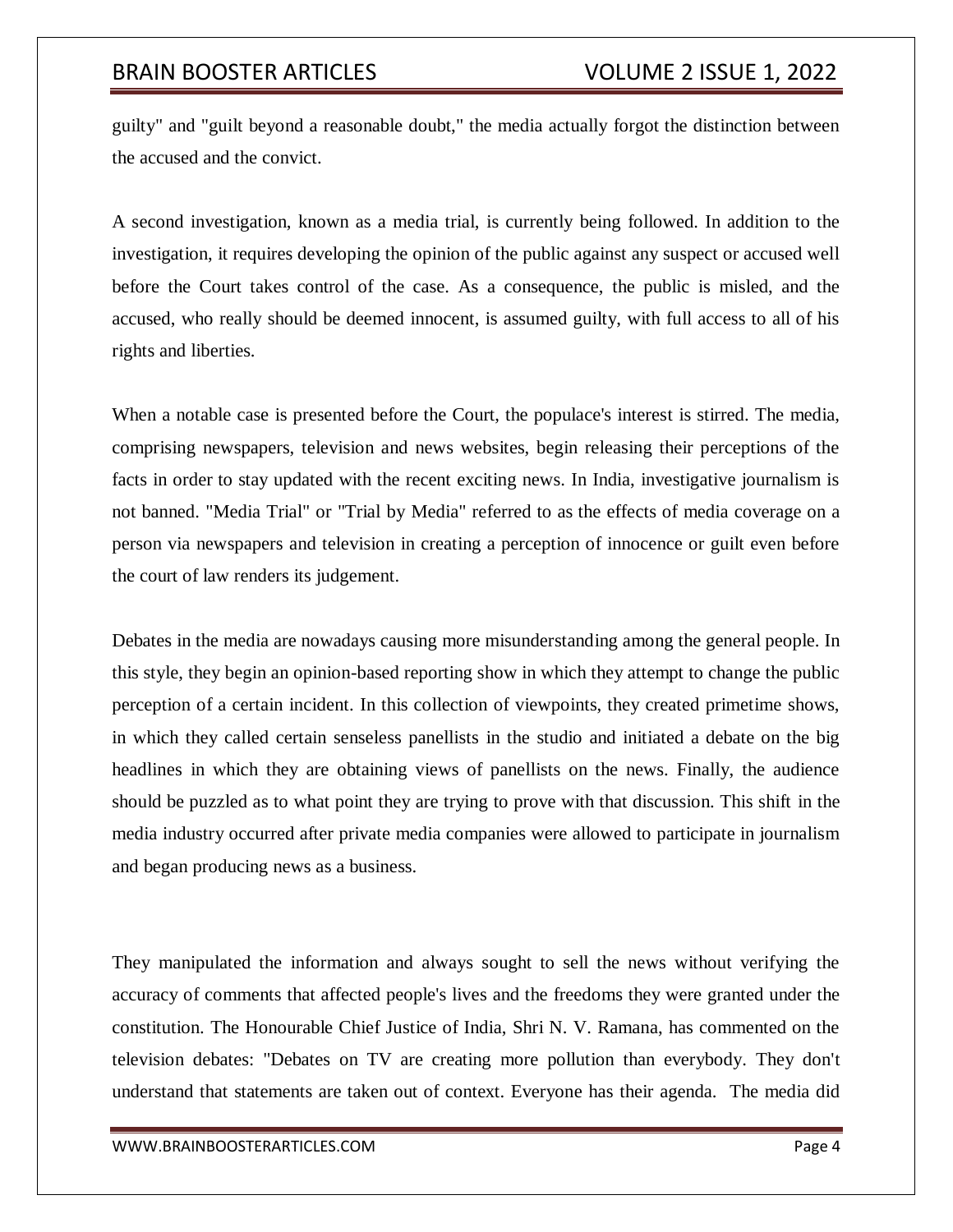not present some sensitive news about a celebrity who committed suicide in recent times. They forgot to follow the guidelines of the press councilof India."

# **REVIEW OF RELEVANT LITERATURE**

The role of the media in present times was discussed in a **"Blog (ssim institute) in 2019"<sup>1</sup> ,** which indicated that the influence of mass media in the present era is just like an ideal thing that has ever happened. Our lives are shaped by the media, and that takes a lot of time and effort. And they have the ability to control the human mind, so anything they generate for the viewers will be followed without question. A study exposes how different sorts of media influence society, including how fake news affects society, and how technology nowadays puts media in our hands.

In "**International journals of law (volume 4 issue 2 2021)"** there is a piece of research about trials by media which reveals that the term "trial by media" was coined a little quicker than anticipated in the late 20thcentury or early 21st century to describe the effects of broadcast and print coverage on a person's reputation by instilling a general feeling of guilt or innocence previously, or just after, a court judgement of guilt or innocence. During recent times, there have been numerous instances of unethical activity on the part of the media. An accused's prosecution has ended and a verdict has already been determined even before the Court makes a decision.

According to a study of **"Journal of criminal justice (volume 17, issue 4, 1989)"**, it was described that the media outlets engage in investigative journalism in order to create drama for their viewers. They display the entire scene from a different perspective in order to shift the viewer's perception. The most essential issue is that such instruments are used by powerhouses to create propaganda toward anything.

<sup>1</sup> https://www.ssim.ac.in/blog/role-of-media-in-society/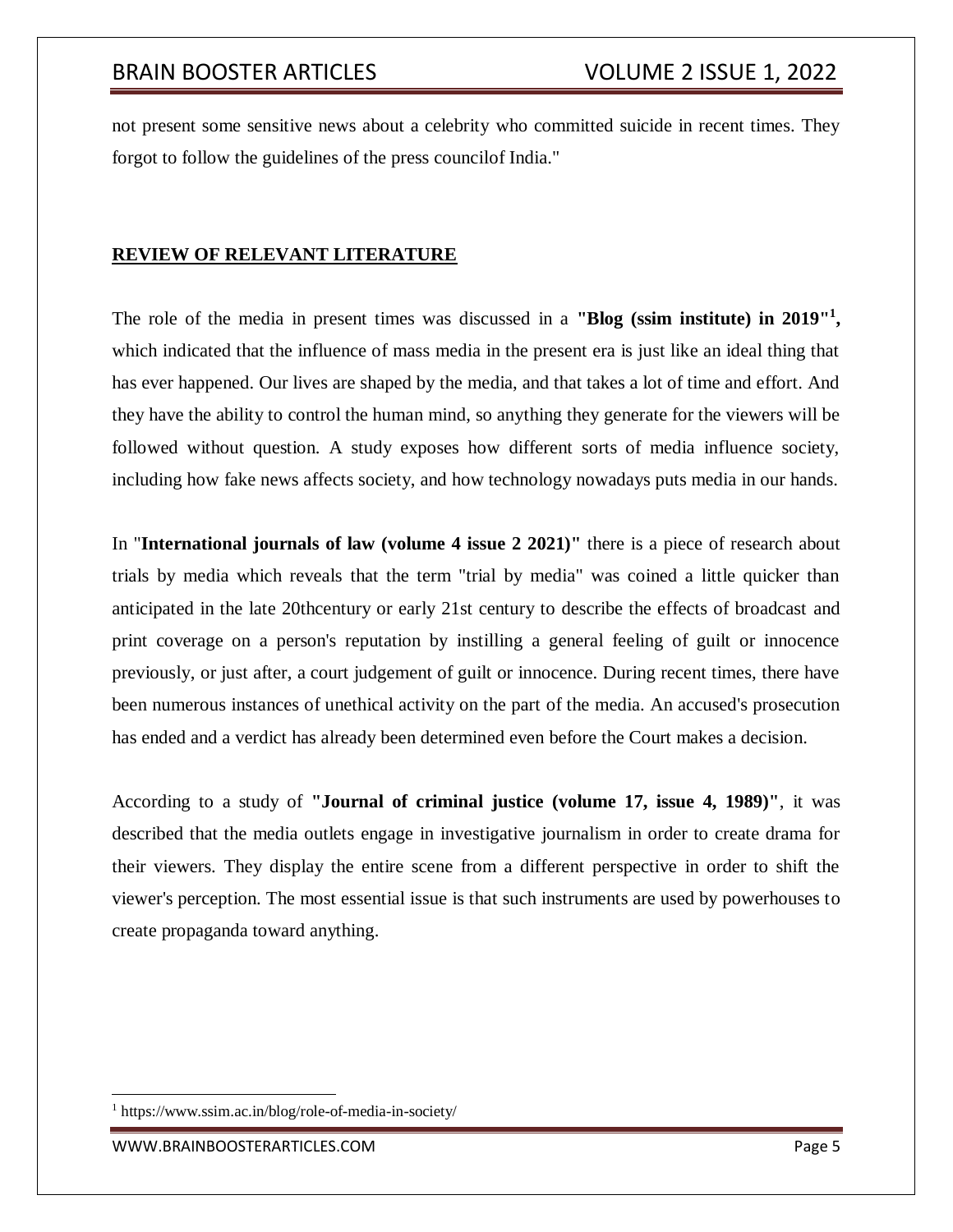In a scholarly article of **"Giles Gherson (Canadian speaker) the role of media and public perception(2004)**<sup>12</sup>, a study illustrates how the media affects public perceptions of national issues. A regulated material produced by a media firm according to their founder, who coordinated with the government and other organisations to modify the public image of any policy, human rights violation or agenda issues. Currently, the media does an insufficient and uncomplicated job of covering and interpreting every country's national affairs, and major events in each state are lowered to little more than headlines over borders.

According to a study of **"Belinda middleweek (feminist media studies (volume 17, issue -3) 2017"**, the agreement among the people, media, and some other administrated persons in Azaria is to blame for sensationalist reporting in the case of a woman guilty of the death of her daughter in the month of August in 1980, which was viewed as a media trial.

Inside the article titled **"Media Trials in India: A Judicial View to Administration-2021"**<sup>3</sup> , the author **Vishwajeet Deshmukh** interprets what the Supreme Court stated: "There is a need to strike a balance between the judiciary, the executive, the parliament, and the court, which has a duty to maintain this balance between three organs of democracy from the bench to the media, which is called actual function of journalism," as we have seen recent times in the particular instance of a film industry actor's suicide. Additionally, the ruling of the High Court of Bombay should not be seen as a remedy. Following and enforcing the Bombay High Court's authorised guidelines will become the ultimate achievement. As new technologies and accessibility of the information become available, the "Modern Foundation of Indian Media Trials" jurisprudence will expand.

As per the "200th Report of law commission of India (trial by media, august 2006)," <sup>4</sup>the period (2005-2009) is known as the "Golden Period of Journalism," because it was during this

WWW.BRAINBOOSTERARTICLES.COM **Example 2018** 2019 12:00 Page 6

 $\overline{a}$ 

<sup>&</sup>lt;sup>2</sup>Gherson, G. (2004). The Role of the Media and Public Perceptions, Canada-United States Law Journal, 30, 157-164

<sup>3</sup>https://www.jurist.org/commentary/2021/01/vishwajeet-deshmukh-media-trials-

india/#:~:text=In%20the%20judgment%20declared%20on,quintessential%20factor%20of%20modern%20democrac ies

<sup>4</sup>Law Commission Report 200th report "Trial by media free speech and fair trial under Criminal Procedure Code, 1973" (2006)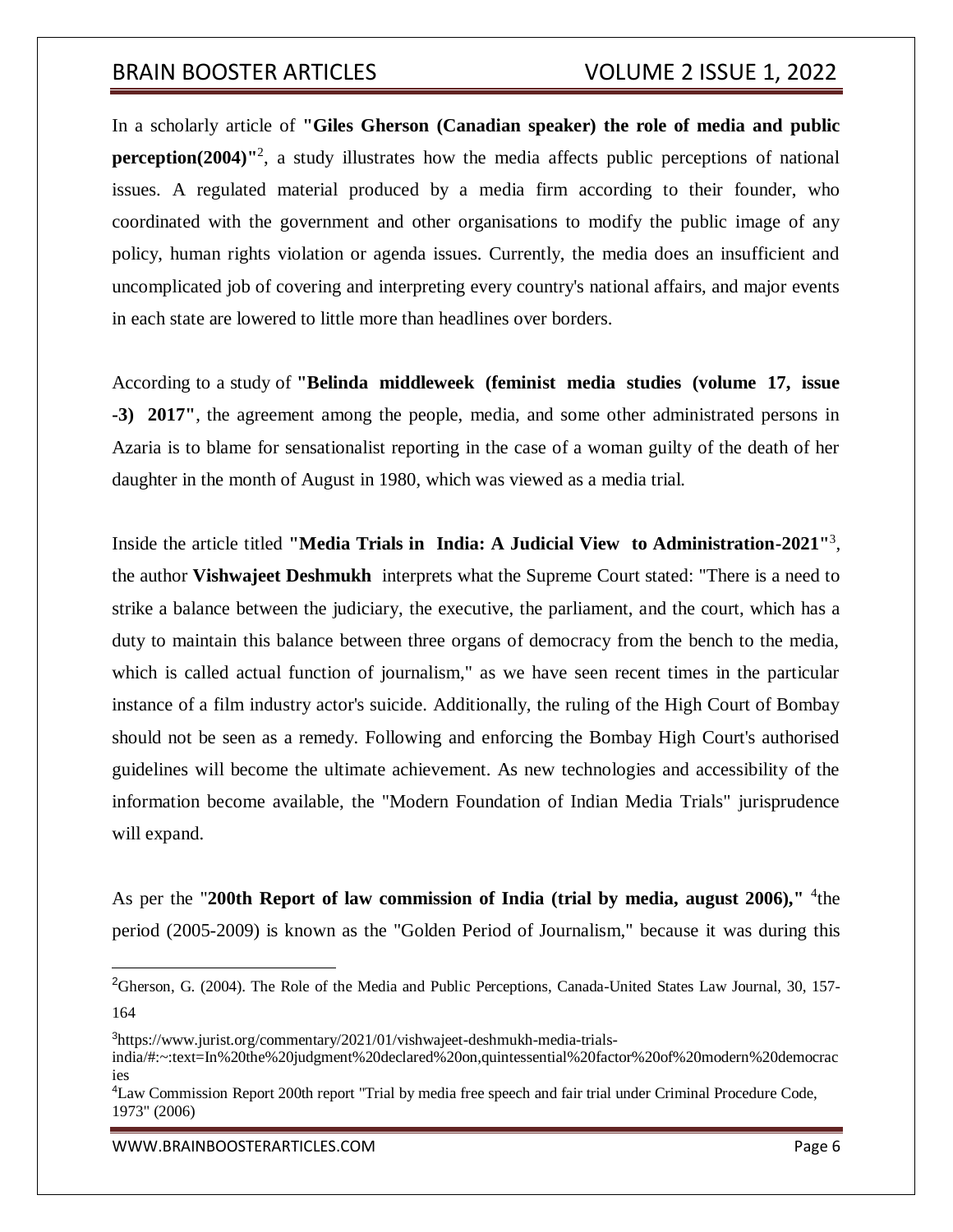time that media institutions reached their peak in terms of journalism. They began many projects, including investigative journalism as well as sting operations targeting senior government officials. Various questions regarding running propaganda against the administration were brought up in the media as a result of this. "The Ministry of Law and Justice then convened a suo moto hearing, which was presided over by Judge M. JAGANNADHA RAO, Chairman of the Law Commission of India." Identifying that, since media freedom is not absolute, media professionals in electronic and print media should be adequately informed well about purview of the "fundamental right to freedom of speech and expression, as well as what is and is not permitted to be published under the right to freedom of speech and expression."

In **"G.N.Ray (Media Ethics) 2007"**, the "Chairman of the Press Council of India'' gave a speech regarding the importance of media ethics in today's world. "Let excellent thoughts come to us from all sides," says the Rigveda's everlasting word, which was given several millennia ago and indicates the freedom of expression. The right to express thoughts has served as the core principle in the construction of the contemporary democratic tower, which is constructed on the foundations indicated above. Over age, the actual form of this phrase, "journalism," has grown in power. This has become a sought-after profession amongtodaysmodern career-conscious youth, so I am confident that I would be going to meet an up-and-coming bunch of participants here today, most of whom will unquestionably earn a place among the leading media outlets in the years ahead. The main objective of journalism is to provide the general population with unbiased, fair, decent news, accurate comments, opinions, and insights on topics of public interest.

In **"Law commission, consultation paper -cum questionnaire on undercover sting operations"**, Technology gives a multitude of opportunities to intrude into a person's private and professional relationships, according to a set of standards created for the media about undercover sitting investigations. The media is trying to make good use of this technical opportunity to perform "Sting Operations (SO)" to root out corruption, exploitation, immorality, and rule of law abuses by individuals in positions of authority, essential individuals, and people in business, well with help of private organisations. Furthermore, in certain high-profile criminal cases, the media has been compelled to exploit the emotions of the victims and sensationalise the incidents for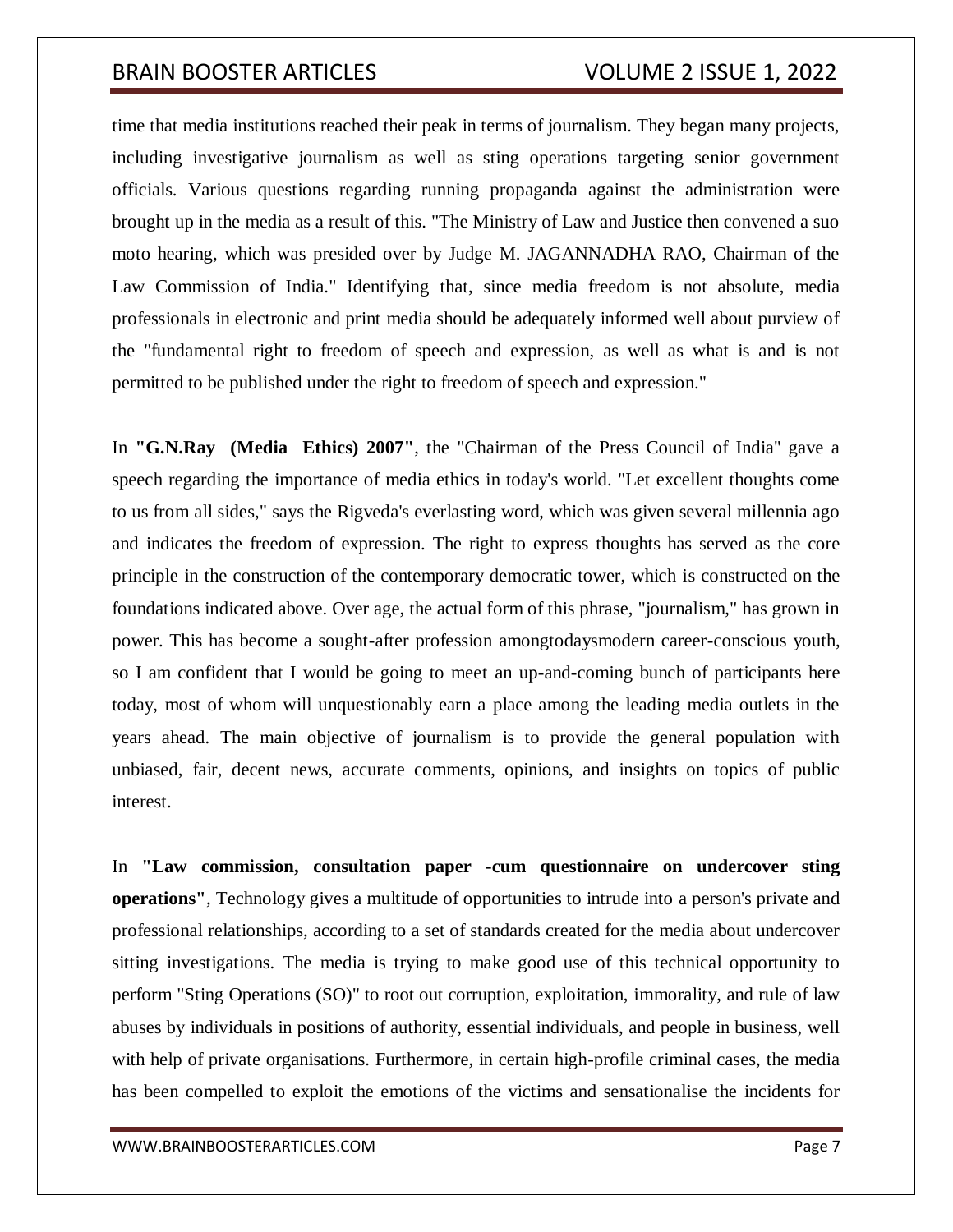economic gain by conducting SO and airing it constantly on television. It has a tendency to shift public opinion inside one direction, well to the dismay of law enforcement agencies. There have been several cases where quick SMS polls have indeed been utilised to judge guilt or innocence. "Parallel media procedures in a criminal case pending in a court of law might produce a strong picture of responsibility in the public consciousness, potentially affectinga fair trial and open verdict, which is a constitutional protection."

## **AIMS & OBJECTIVES**

- To know the origins of media houses conducting a parallel criminal trial and court and concluding that a person was found guilty.
- To investigate how media house ownership obstructs independent work and why they occasionally neglect to adhere to their constitutional obligations.
- To answer why do media companies forget their constitutional responsibilities as the media in the pursuit of profit?
- To verify how does the government combat false news processes in social, print, and electronic media?

## **THEORETICAL FRAMEWORK**

There are a number of famous hypotheses that fall under the heading of "media influences," as well as a number of core assumptions. To go further into detail on each one would be beyond the scope of this text. Here's an overview of some of the most popular theories.

George Gerbner's cultivation theory<sup>5</sup> is based on the idea that people's perception is the most essential factor. Viewers of television and online platforms perceive this to be true. After that,

<sup>5</sup> <https://www.verywellmind.com/cultivation-theory-5214376>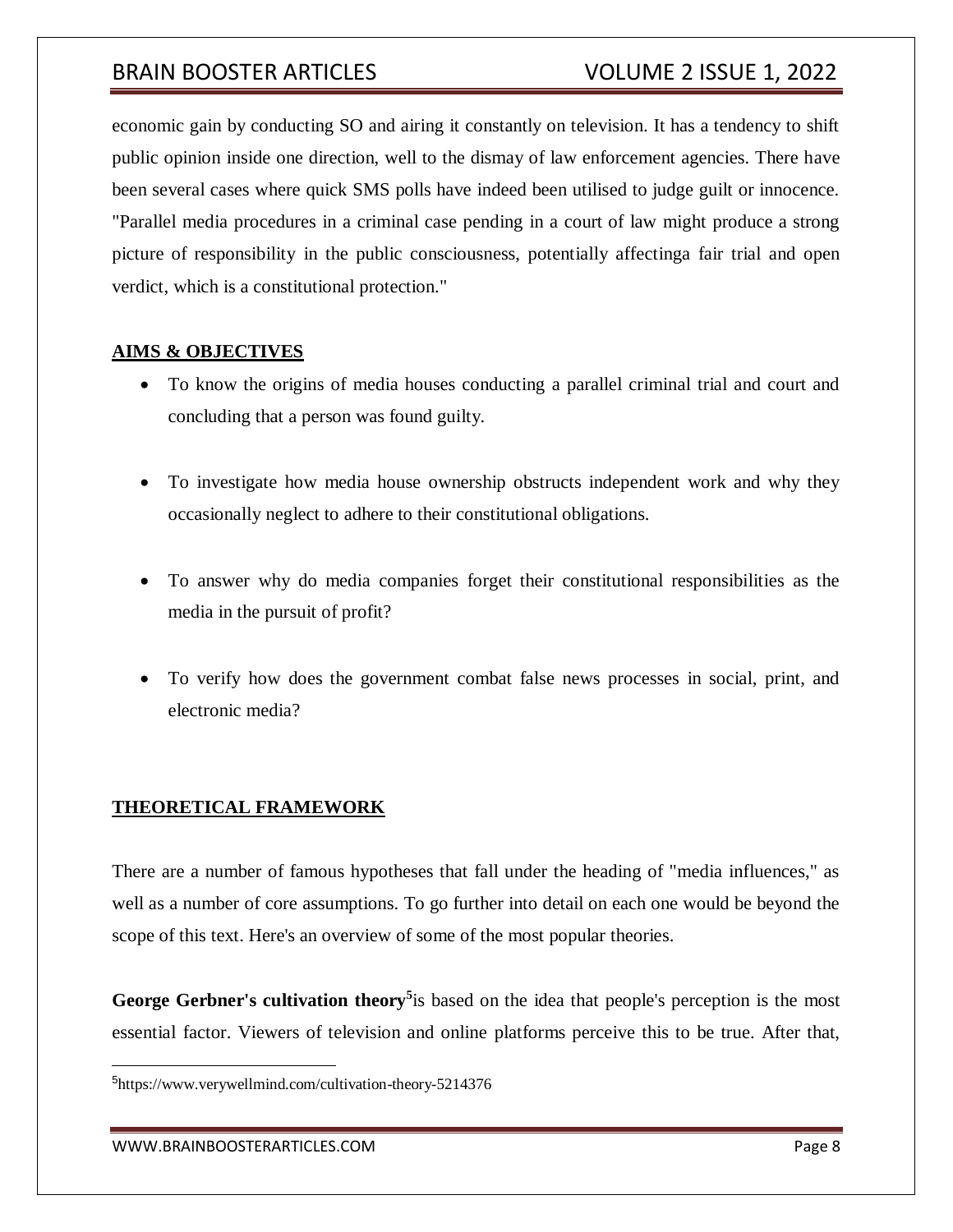they communicate those viewpoints to their family, friends, employees, and so forth, forming a communication chain. And all these shared thoughts have an impact on one's decision-making. For example, if a person cannot make a choice to whom to consider voting for in an election, his friends, family, or supervisor will force him to follow their opinions. Today's television content is degrading in terms of quality; they've started airing more violent content, which has an impact on their viewers' lifestyles.

As per **dependency theory**<sup>6</sup>, there is a critical link connecting the media and their viewers because media relies on TRP ratings, which determine which station has the most viewers. This audience paves the path for funding for similar media outlets. They must obtain the majority of advertisement contracts in order to make cash. According to this hypothesis, media outlets create the content that their audiences desire because if they don't, they will fall behind in the industry. Dependency is a connection in which one party's fulfilment of needs or goals is contingent on the availability of resources.

## **RESEARCH METHODOLOGY**

This research is based on an examination of academic literature that aided in the formulation of the research topic. The analysis presented in this paper is collected from secondary sources gathered from scholarly journals, reports from various agencies, periodicals, media coverage, and interactions with advocates. The research is completely qualitative. This paper has tried to look at how the media can influence court judgments and proceedings. Addressing how media coverage impacts court proceedings and outcomes, this article seeks to analyse two distinct elements. Firstly, examine how the media influences judges' and the public's choices and perspectives. Secondly, investigated the structure and personality of the judges' and public's reasons. This article thoroughly studied a number of factors to ensure that the methods were correct and studied the patterns of how to cover court events correctly and how the media presents the reports on the judiciary. This study also examined the media's effect on the bench, and how that view affects the outcomes of court hearings and rulings.

<sup>6</sup>[https://www.academia.edu/9834996/Media\\_Dependency\\_Theory\\_in\\_Use](https://www.academia.edu/9834996/Media_Dependency_Theory_in_Use)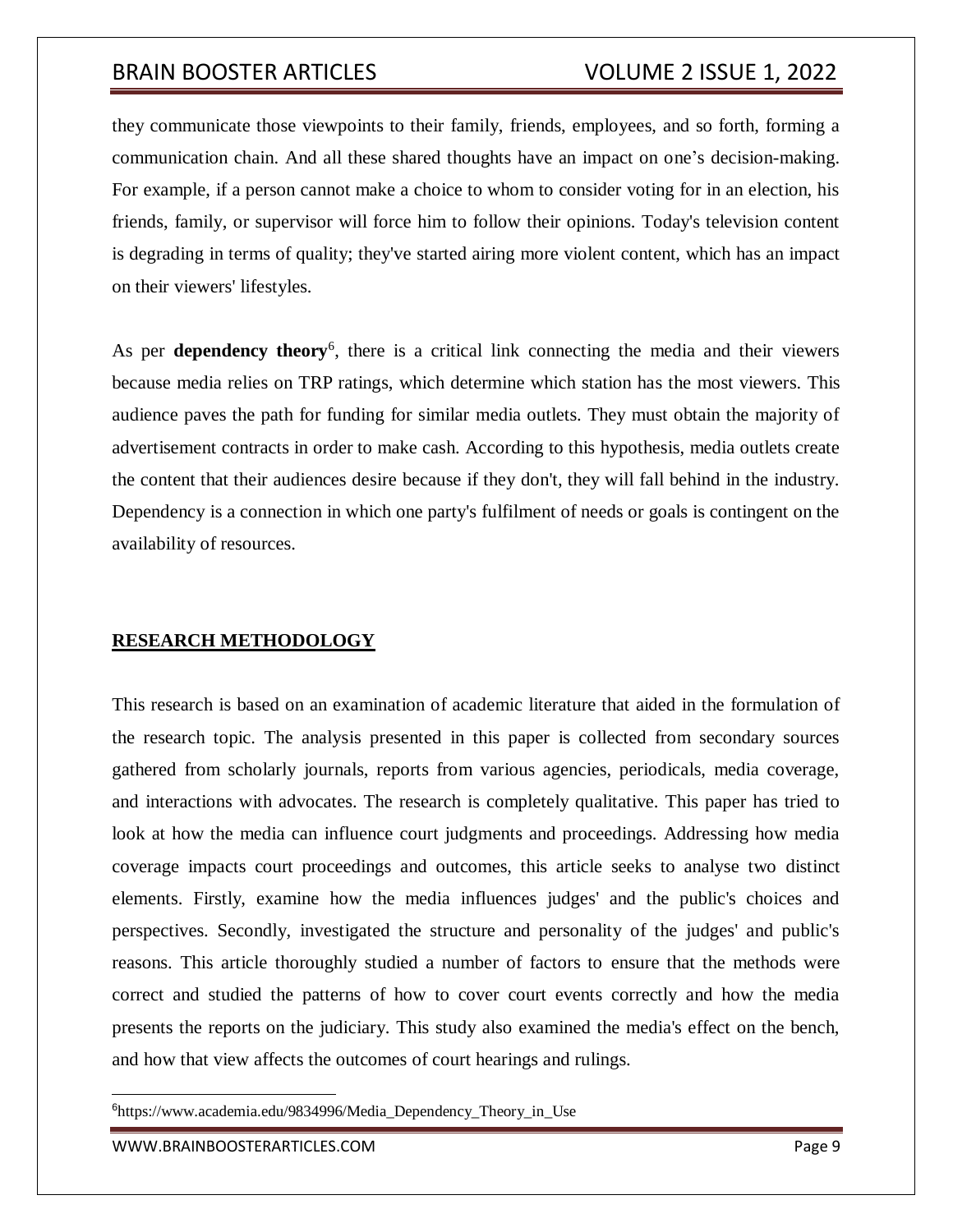### **FINDINGS**

The findings in this extensive analysis are based on specific circumstances in which the media runs a parallel criminal trial as well as the courtroom. They are often active in bringing justice to the victims and their family, and other times they are involved in ruining the character of the individual who has been declared acquitted by the court. This paper has utilised an easy research technique to analyse the data. The model was created to solve two fundamental questions: trace the roots of the media operating a parallel open trial system and also other elements responsible for the media's autonomy being compromised, and how media trials profoundly affected the Indian criminal court system. To finalise the work, the author has relied on her own experience, knowledge, and also the perspectives of other researchers.

## **1. Case of Sheena Bohra's murder -**

According to various Youtube channels, victim Sheena Bora was an executive of Mumbai Metro who had been reported missing in the month of April, 2012. Several persons were captured by police on suspicions of kidnapping and murdering her, and then flaming her body after three months of her missing. The involved individuals were her stepfather, mother and driver of her mother. Khanna and Rai confessed that they have kidnapped and murdered her, and disposed her body in a fire. But as per Mukerjea, Sheena Bora was still alive and well there in the USA.

As per the strimming videos, big segments of the media would focus on the suspect's personal life and broadcast personal information about them that had little to do with the accusations. This involves delving into aspects of the accused's personality and personal lives that have nothing to do well with crimes they are accused of committing. The media has already presumptively assumed that Bhora's mother was the guilty of the murder her own daughter. Based only on information that builds a sequence of events from the moment she was apprehended, well before her murder trial had even began.

In a scholarly essay titled "Media and Democracy - Legal Perspective," a research scholar who is an assistant professor of law, bemoaned that the media unfairly "pierced the personal lives of the participants" in the specific instance of Bora. The author states that the character and personal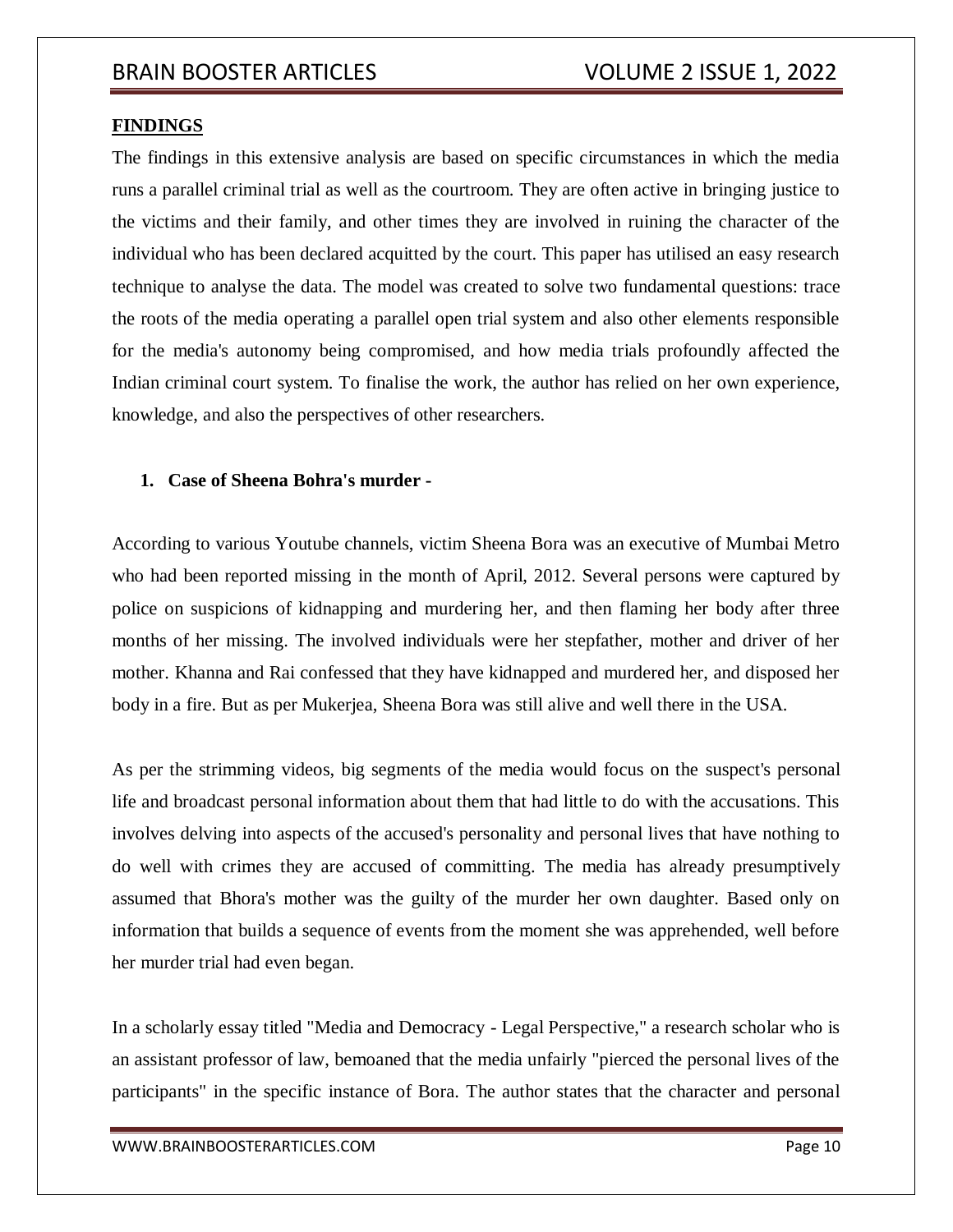affairs elements that the media exploited to bring public attention to the plight were not legally relevant to the criminal investigation. He accused the media of putting his family on trial in front of the public. In a diverse media business, the media has been accused of altering facts to garner attention. The author also accused the media for extensively reporting court cases "by disseminating material and opinions that are manifestly harmful to the interests of the parties involved in pending litigation before the courts".

### **2. Murder case of Priyadarshini Mattoo -**

In 1996, Priyadarshini Mattoo was found murdered and raped in her own house, as has been documented in several Youtube clips. Santosh Kumar Singh was declared gulty of murder and rape by the Delhi High Court in 2006 and overturned his acquittal by the trial court. The court found him guilty and sentenced him to death. A year later, Santosh Kumar Singh's death sentence was modified to life imprisonment by the Supreme Court of India. The films clearly demonstrate that the acquittal provoked enormous public outrage, which was widely covered by the media. Despite general perception that Santosh was accused for the death of Mattoo, investigative reporters went out to find the grounds for the court's order to acquit him.

The media conducted a thorough investigation and conducted several sting operations that were not presented to the trial court. The "Central Bureau of Investigation (CBI), India's top investigation agency", has filed an appeal even against the accused's acquittal, citing new evidence discovered by the media. The case was retried by the high court, which overturned Singh's acquittal and sentenced him to death. After seeing the films, we came to the conclusion that the press guaranteed that justice was served in this case, albeit after a long delay. The media contributed to the acquittal by filling up critical gaps that already had previously led towards the acquittal.

The press has reappeared as a "public court," also referred as "Janata Adalat." It has started interfering with judicial proceedings to the extent where it now makes its own decision in front of the court. They wrote all of the concepts, regulations, and recommendations on the back. In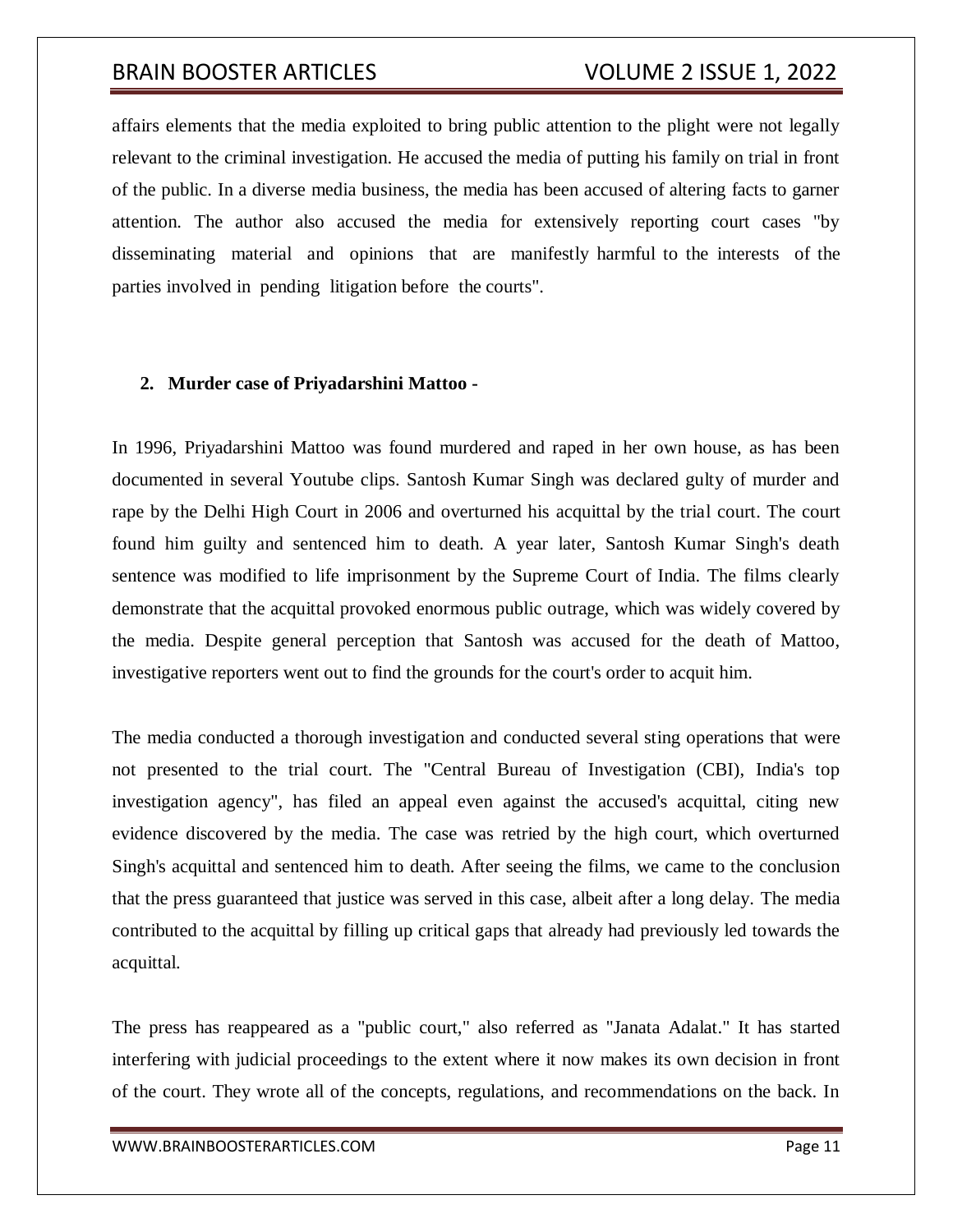peril, they omitted to obey the basic golden rules of "presumption of innocence until proven guilty" and "guilt beyond a reasonable doubt." The media's involvement in the Mattoo case, as per the filmmakers, aided the high court by securing justice.

### **3. Aarushi Talwar murder case -**

We saw numerous of Aarushi Talwar's murder mystery films, all of which are still unresolved. Her doctor's parents are accused of murdering her. She was slain at her home in May of 2008. The films demonstrated that the case received a lot of media attention and curiosity. Because the outrageous claims levelled against the murdered girl were made public, the incident became a media phenomenon.

The murder suspects were acquitted by the court, alleging that the prosecution has really failed to present sufficient evidence against them. This also reprimanded the media for doing minimal investigations into the crime.So when the media takes this case to ensure that the victim receives justice, the court is required to consider the aforementioned considerations. They mandated that the investigative agency perform extensive study within a certain amount of time. Another researcher, a law assistant professor, attempted to claim that the media emphasised this case solely on the basis of assumptions, not scientific research mostly on subject, and diverted the particular instance from murder to other perspective, leading viewers to presume that his side story is correct and reasonable – "A Valuable Means to Justice".

Many television stations purposefully distorted information regarding the case in order to get more viewers, producing a great deal of confusion. The media is once again doing something excessively similar to what he did previously. They dug into the accused's personal life, exposing their true identity in front of every audience, and began to earn public sympathy. As a result, the accused has been subjected to public humiliation on numerous occasions. The media "made every effort to promote features of illicit relationships, adultery, fornication, mystery, and honour killing" to combat the success of daily soaps.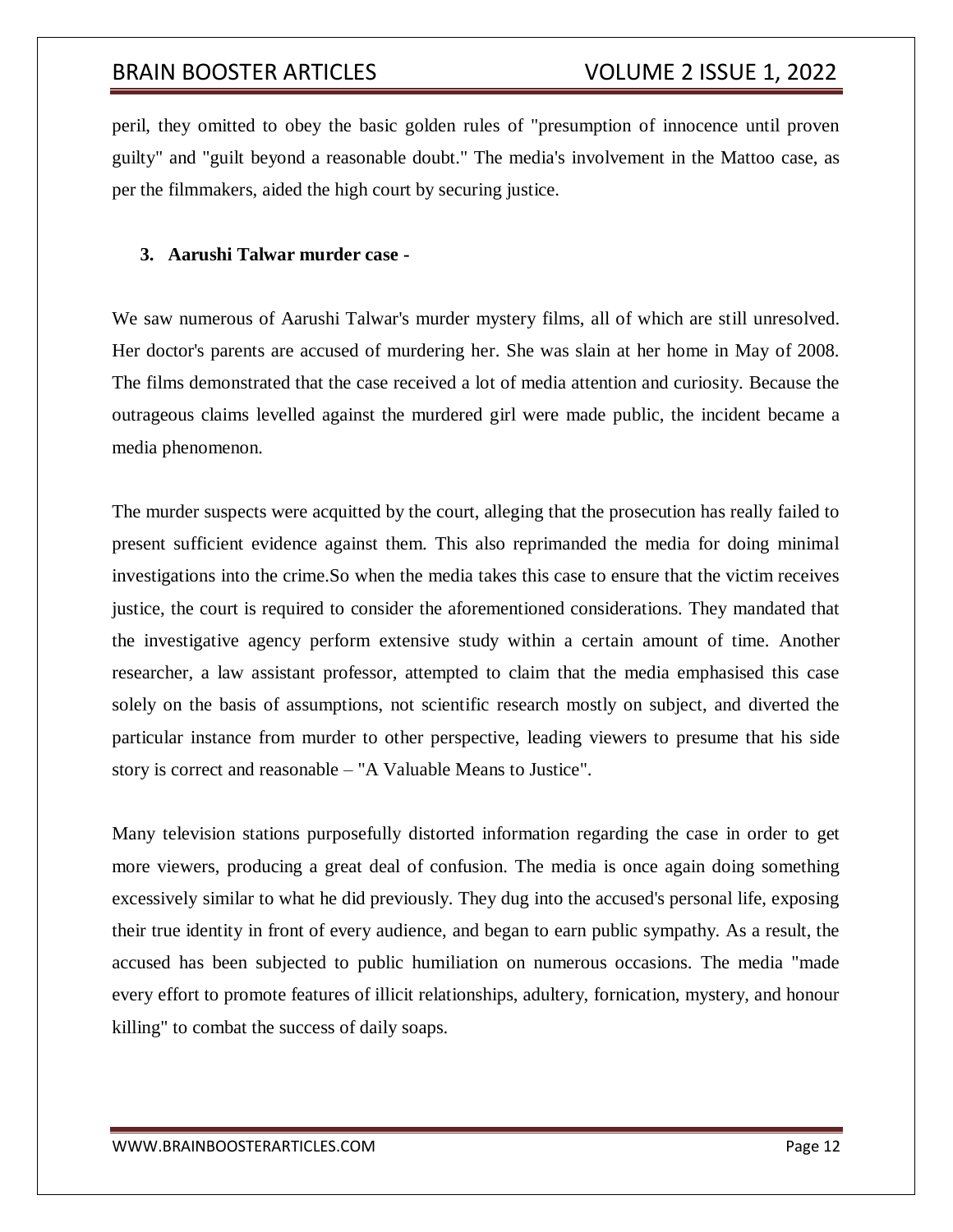The media was eager to go to such depths that it supplied unsubstantiated information that cast doubt on the depiction of the murdered girl and her family. The real image of media crimes is portrayed in the films and stories as harming the court's verdict, meaning that justice was not achieved. The court admonished the press, trying to point out the media's impact over judges.

## **4. Murder case of Ruchika Girhotra -**

I saw three videos regarding the victim's incident on the internet, each of which displayed a police inspector general sexually assaulting Ruchika. But upon lodging a complaint only against the inspector, she, including family, and friends were faced with ongoing harassment by police forces. As an outcome of the harassment, she died by suicide. Because of our criminal justice system, that inspector was eventually accused of molestation of the victim numerous years later. The defendant was sentenced to six months' imprisonment by the bench. The CBI appealed the decision, asking for the sentence to be lengthened to two years. Then Chandigarh District Court increased the sentence to one  $\&$  a half years. The policeman was granted bail by the Highest Court in the land, which affirmed a previous prison sentence of six months. The videos persuaded me that perhaps the media sensationalized the matter in order to ensure that Ruchika was given justice. Because of the weakened criminal justice system, witnesses became hostile once again, and the offender was acquitted. After the media raised a question about the criminal justice process, the case was revisited. Since the press was so interested in this issue, they had previously conducted extensive research upon that victim, the accused, and the witnesses who were finally presented in the case. In an article titled "Trial by Media and Criminal Justice Administration, Suman and Abhishek (2014) concluded that the media played a vital role in ensuring justice for the victim's family."

### **5. Murder case of Jayendra Saraswathi -**

In Bharat, religion is the most important thing that people follow, so religious representatives become public figures who are rigorously followed by their followers. "In this particular instance, a manager in the Varadarajan temple enclosure worked for JayendraSaraswati. He was the one in command. VijayendraSaraswati& His Holiness were seized as a result of a report filed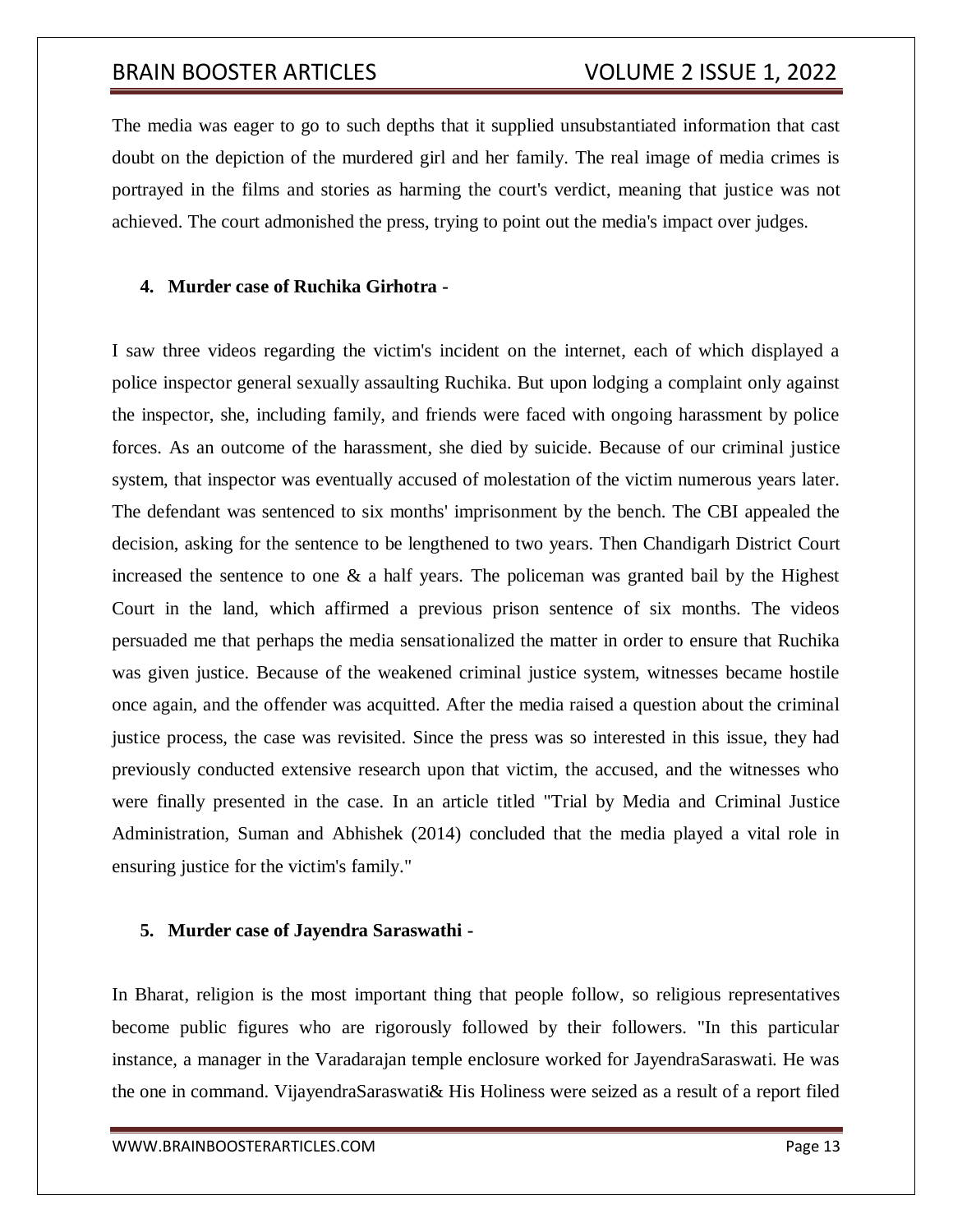by investigative journalist Dhanasekaran Prakash. The assassination of the manager's manager, Jayendra Saraswathi Swamigal, was a key suspect." As per the investigation, this manager made many complaints about all of the accused. In the finale, twenty-four people were charged and prosecuted for the manager's murder. All twenty-four defendants were acquitted by the trial court, which ruled that the evidence for them was inadequate to convict them. The media impacted the public's impression of the case, making it impossible to analyse the evidence properly. The claim that Jayendra Saraswathi Swamigal was indeed the murderer had been widely reported in the media. The defendants, however, were acquitted by the high courts of Andhra Pradesh and Madras, as well as the Apex Court. The courts chastised the media for their reporting of the case and rushed to rule on Jayendra Saraswathi Swamigal well before courts had reached a decision.

### **6. Some recent incident -**

"In 2018, in wake of the #MeToo movement in India, Journalist Priya Ramani had made allegations of sexual misconduct against the then Minister of State for External Affairs MJ Akbar through a tweet. Ramani was acquitted by Delhi court in a criminal defamation case filed by former Union Minister M.J. Akbar for accusing him of sexual misconduct. The court said that a woman has the right to express her grievances even after decades and that the right of reputation cannot be protected at the cost of the right to dignity. (**Mobashar Jawed Akbar v. Priya Ramani on 17 February, 2021)**."<sup>7</sup>

"**Vinod Dua V. The Union of India** has upheld the virtue of freedom of speech and expression and understanding the freedom required for journalism to perform its duty as the fourth pillar of democracy."<sup>8</sup>

"The Aurangabad bench of the Bombay high court recently issued additional restraints on print and electronic media to ensure that the identity of rape or child abuse survivors is not disclosed indirectly by publishing details of their parents, address or name of school."**<sup>9</sup>**

<sup>8</sup><https://www.livelaw.in/top-stories/supreme-court-quashes-sedition-case-against-vinod-dua-175128>

<sup>7</sup> <https://www.scconline.com/blog/post/2021/02/17/priya-ramani/>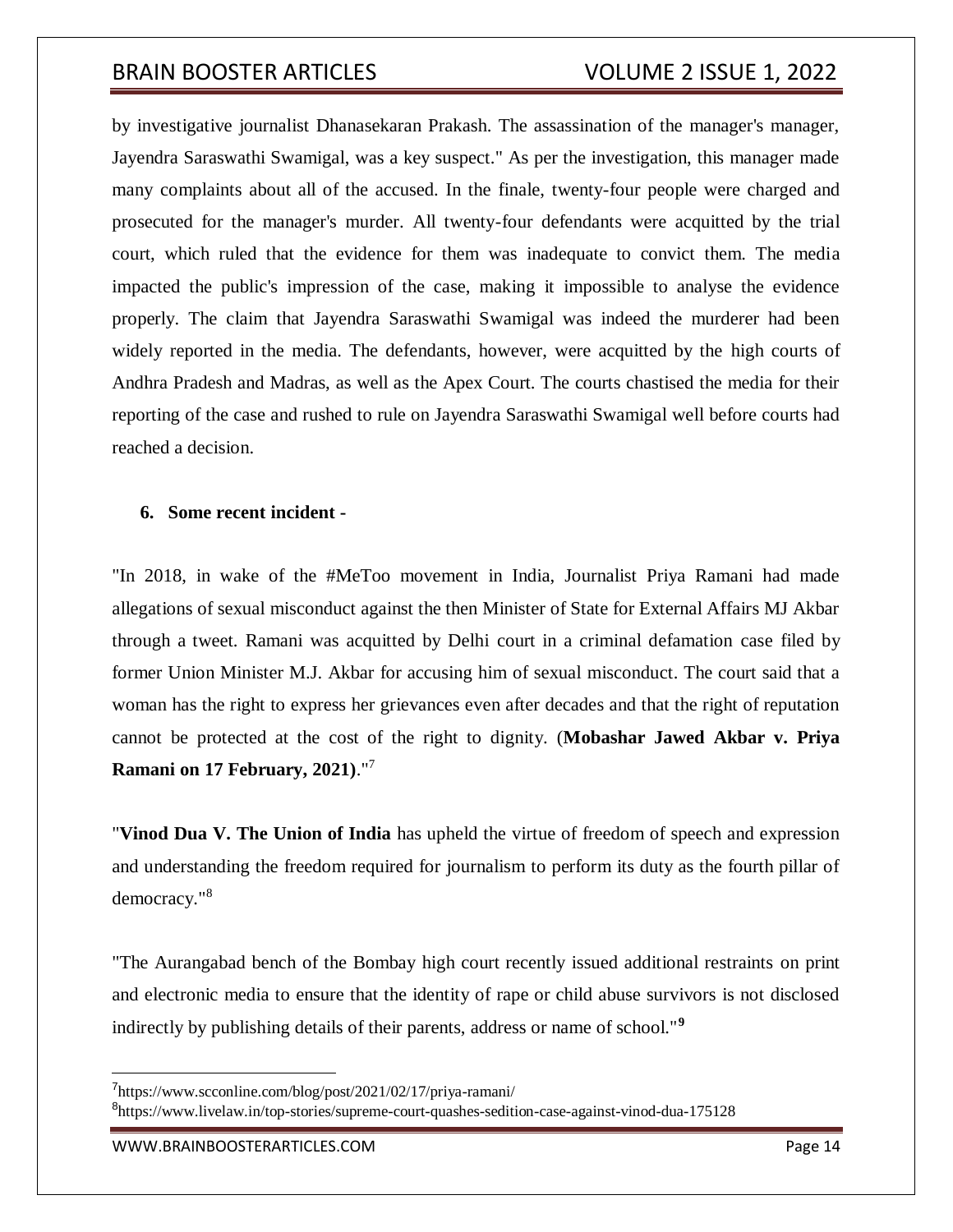## **Legal Perspective of Media Trial -**

When judges are exposed to media trials, they may become swayed by the information and make unjust decisions. The Supreme Court ruled in "In Re: PCSen" <sup>10</sup>that "the effect of the publication on justice should take precedence over the publication's objective." In 2007, India's Chief Justice remarked that judges should follow the law and rule on every issue that comes before them, regardless of how well-known the case is. Other than the so-called wrongdoer's destroyed reputation, even witnesses are harassed because they have been questioned continuously by both the media and the government. When the witness's identity is made public, the harassment escalates, and they make every effort to disavow themselves.

The Supreme Court ruled in **"Reliance Petrochemicals v. Indian Express Newspapers Bombay (Pvt.) Ltd."** that courts cannot be persuaded by public opinion or the journalism on a particular issue. In the case of **"Ankul Chandra Pradhan v. UOI,"** the Apex Court declared that publicity is not a basis for refusal of a fair trial. The SC established in the case of **"State of Maharashtra v. Rajendra Jawanmal Gandhi"** that a media trial is also against the rule of law and might result in a miscarriage of justice. Judges should not cave to media pressure. Nonetheless, the media has also played a constructive influence. The Apex Court condemned an article that presented only one side of the story and cautioned the newspaper's editor against interfering with the administration of justice. "The High Court revived the case of **Santosh Kumar Singh v. State**<sup>11</sup>, also known as the Priyadarshini Mattoo case, due to immense media pressure, and condemned the accused to death. Because he was the son of an Inspector General, the Trial Court had acquitted him."

In "Sahara India Real Estate Corp. v. SEBI,"<sup>12</sup>the SC was requested to draft appropriate rules for the media concerning sub judice cases. The court ruled that "a difficult balance had to be

WWW.BRAINBOOSTERARTICLES.COM **Page 15** 

<sup>9</sup> [https://www.livelaw.in/amp/news-updates/disclosure-of-rape-victims-identity-bombay-high-court-directions-for](https://www.livelaw.in/amp/news-updates/disclosure-of-rape-victims-identity-bombay-high-court-directions-for-media-public-courts%20169177#aoh=16489154093077&referrer=https%3A%2F%2Fwww.google.com&_tf=From%20%251%24s)[media-public-courts](https://www.livelaw.in/amp/news-updates/disclosure-of-rape-victims-identity-bombay-high-court-directions-for-media-public-courts%20169177#aoh=16489154093077&referrer=https%3A%2F%2Fwww.google.com&_tf=From%20%251%24s) 

[<sup>169177#</sup>aoh=16489154093077&referrer=https%3A%2F%2Fwww.google.com&amp\\_tf=From%20%251%24s](https://www.livelaw.in/amp/news-updates/disclosure-of-rape-victims-identity-bombay-high-court-directions-for-media-public-courts%20169177#aoh=16489154093077&referrer=https%3A%2F%2Fwww.google.com&_tf=From%20%251%24s)

<sup>10</sup><https://indiankanoon.org/doc/1464746/>

<sup>11</sup><http://www.legalservicesindia.com/article/644/Case-Comment-on-Priyadarshini-Matoo-case.html> <sup>12</sup>[https://www.mondaq.com/india/shareholders/203796/sahara-vs-sebi-an-in-depth-analysis-of-the-landmark](https://www.mondaq.com/india/shareholders/203796/sahara-vs-sebi-an-in-depth-analysis-of-the-landmark-supreme-court-ruling)[supreme-court-ruling](https://www.mondaq.com/india/shareholders/203796/sahara-vs-sebi-an-in-depth-analysis-of-the-landmark-supreme-court-ruling)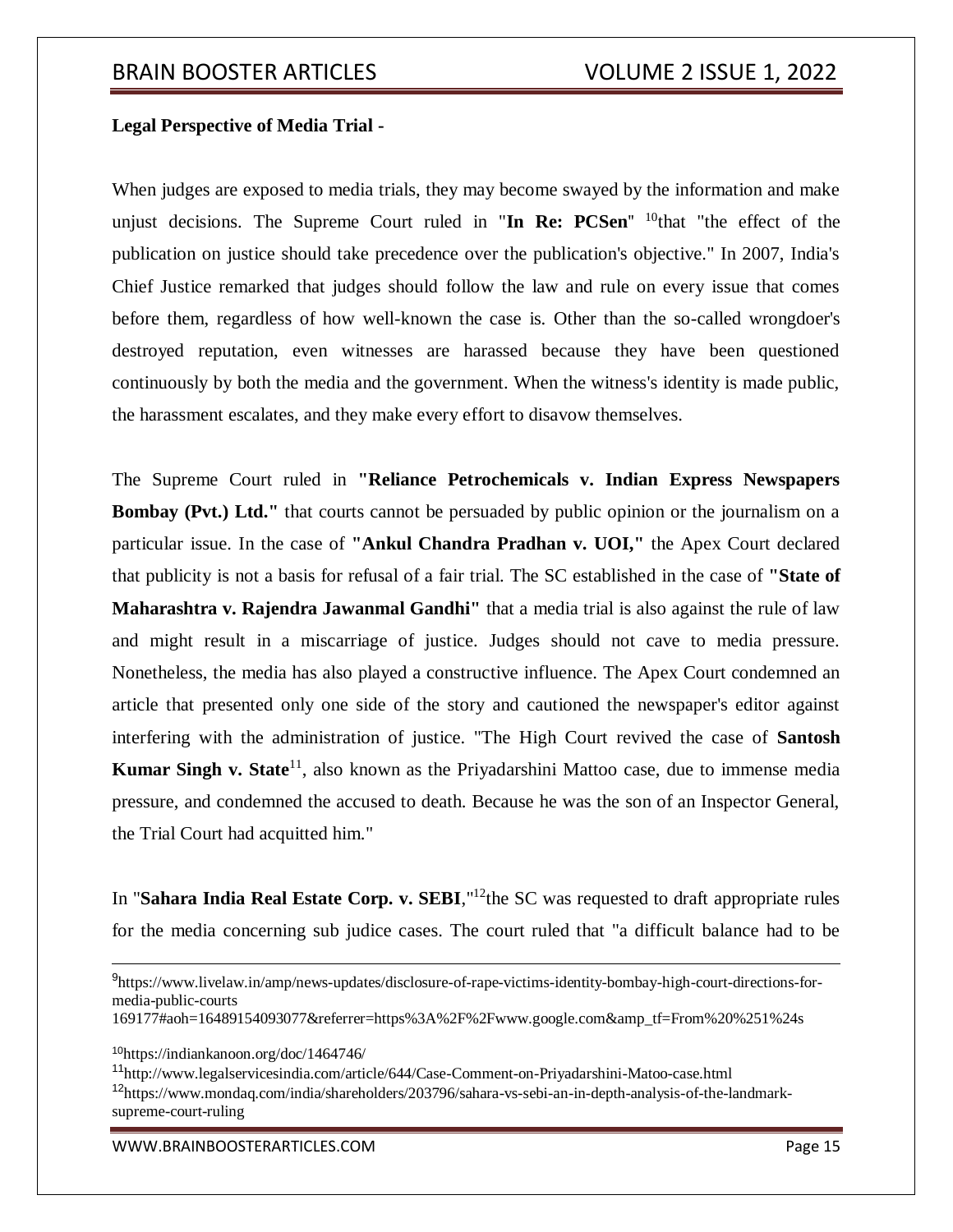struck between the right to a fair trial and the right to freedom of expression, and that postponement orders would be the best remedy in that situation." The Court's refusal to file contempt cases stems from the right to FOSE. The judgment went on to say that the media serves as a channel between the public and the courts, whose rulings become the "Law of the Land" in the end. The Ruling went on to say that unique solutions are needed, "for neither the right to freedom of expression nor the right to fair trial must be compromised."

"In **Election Commission of India v MR Vijaya Bhaskar (2021)**, a division bench of Justices DY Chandrachud and MR Shah held that freedom of speech and expression under Article 19(1)(a) extends to reporting judicial proceedings in judicial institutions as well. Citizens have the right to know what transpires in judicial proceedings. The SC upheld the freedom of the media to report the oral observations and discussions made by judges and lawyers during a court proceeding. The court observed that freedom of media to report court proceedings was also a part of the process of augmenting the integrity of the judiciary and the cause of justice as a whole."<sup>13</sup>

## **A Study of Contempt of Court by Media<sup>14</sup> -**

It requires a free media to perform its tasks correctly. However, it is important to note that the media does not have any special rights. While fighting for their freedom as granted in **Article - 19(1), it is confined to Article -19(2)(a)**. Judiciary do not launch contempt proceedings, except in exceptional situations, to allow the media to do its work. Even the **"1971- Contempt Act's Sections 3, 4, 5, 7, and 13"** provide guidance on where the boundary should be drawn between court procedures and media intervention.

The **"200th Law Commission Report"** (under title - "Trial by Media: Free Speech and Fair Trial Under Criminal Procedure Code, 1973") considered these issues as well, and made the following recommendations:

 $\overline{a}$ 

<sup>13</sup>[https://www.livelaw.in/top-stories/citizens-have-right-to-know-judicial-proceeding-supreme-court-upholds-media](https://www.livelaw.in/top-stories/citizens-have-right-to-know-judicial-proceeding-supreme-court-upholds-media-freedom-report-court-hearings-173716)[freedom-report-court-hearings-173716](https://www.livelaw.in/top-stories/citizens-have-right-to-know-judicial-proceeding-supreme-court-upholds-media-freedom-report-court-hearings-173716)

<sup>14</sup><https://blog.ipleaders.in/contempt-of-court-by-the-media-a-study/>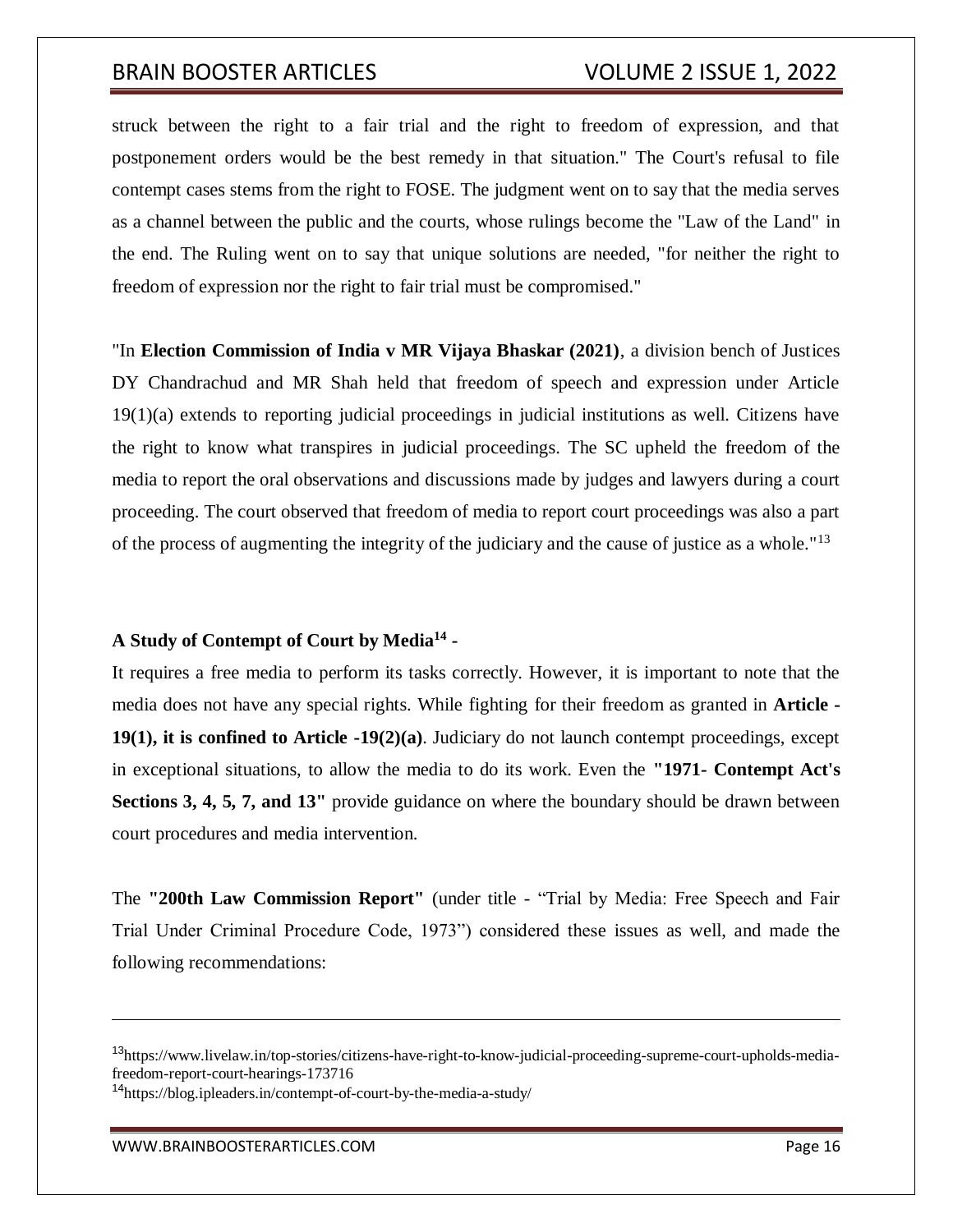- To broaden the Act's scope and ambit the definition of "publication" was added.
- Arrest is to be considered the beginning of a case that is pending before the courts.
- Insertion of a new section that includes "Sections-2(c)(ii) and 2(c)(iii)" so that the method outlined in "Section 15(1)" of the Act is followed.
- Allow publishing postponement when it affects ongoing criminal procedures, but not when it impacts the reporting of cases that are still pending.

Article-129 gives the Supreme Court while Article-215 gives the High Courts the competence to regulate contempt of court. This indicates that, irrespective of the Act, the Court system are given such authority by the Constitution. This is not to say, that somehow the Act ought not be amended. The Act needs to be modified so that the concept of inherent jurisdiction can be articulated more thoroughly. It must be made abundantly clear that if a judgeinitiates contempt proceedings unless his name has been tarnished, he doesn't always sit on the bench during the proceedings. The Act provides for such a procedure, however it is not compulsory, and it should be.

The conditions under which contempt proceedings can be brought must be redefined such that they can be brought more for the benefit of the trial or justice. When a court is horrified by a certain action, tighter provisions are required since it appears that judges are readily provoked these days, that should not be the scenario. The Act must always be changed to make a clear distinction between the scandalization of the courts and the scorning of a single judge. "Defamation, not contempt, is the solution in the latter scenario."

The Act's definitions must also be clarified as soon as possible in order to provide clear guidelines as to what makes up contempt and what does not. A further thing to keep in mind is that pre-trial announcements are not subject to contempt actions. The media has taken advantage of this to a significant extent. The answer is to alter the Act to include this period as well. The Courts' own judgements have been contradicted as a result of this ambiguity. While this has the extra benefit of giving judges more discretionary power, decreasing the vagueness of the provisions would be the best remedy. Because things change so quickly, the Act must be amended to reflect the challenges and tribulations of modern life.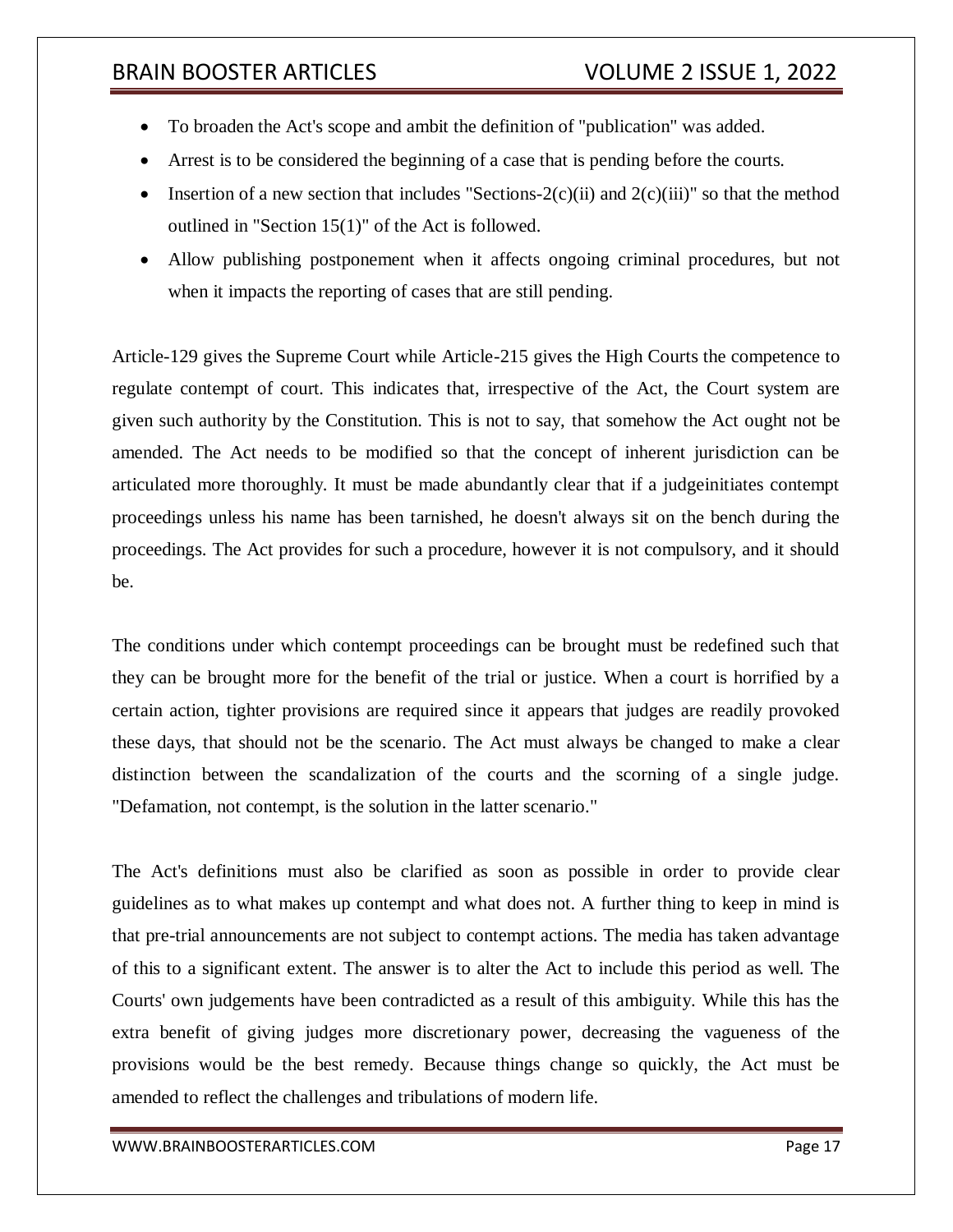In the context of media publications which analyse court decisions, the Act appears to be applied appropriately. Nevertheless, when it comes to handling media trials, there are still certain gaps. There ought to be a dividing line made here. With the media's increased focus on TRP and journalism's transformation into a money-making machine, it's no longer just a media trial. The media has been doing almost the full job of the judiciary, from conducting investigations into specific cases to interviewing witnesses, analysing evidence, and even determining who the "real" criminal is.

It is just not imposing a sentence on the culprit because it lacks the powers to do so. And besides, who knows, if such heinous acts are not stopped today, something along those lines may emerge in the future. However, in this circumstance, modifying the Act is not a viable option. There must be a separate collection of rules also for media in the form of a code of conduct which specifies what acts are and are not acceptable.

The "Press Council of India's Norms of Journalistic Conduct" already exists India, but they do not impose punishments, and even if they did, they could not be implemented. Because the language of these standards is so soft, it is not an optimal answer. To allow the judiciary to do its job correctly, these norms must be modified to include tighter restrictions and enforcement procedures. Even the "Press Council of India's powers do not give it the authority to restrict pretrial reporting." This, too, must be changed.

## **DISCUSSION ON THE FINDINGS**

 The media is not being truthful about its role in democracy. Multiple factors have directly affected media independence in recent years, including ownership, media willingness to participate in business, trying to run media channels such as daily shops for TRP, as well as government interference in programme design; these are all the major reasons that have forced media houses to drive a parallel criminal trial alongside a court as well as pass a verdict just before court judgement.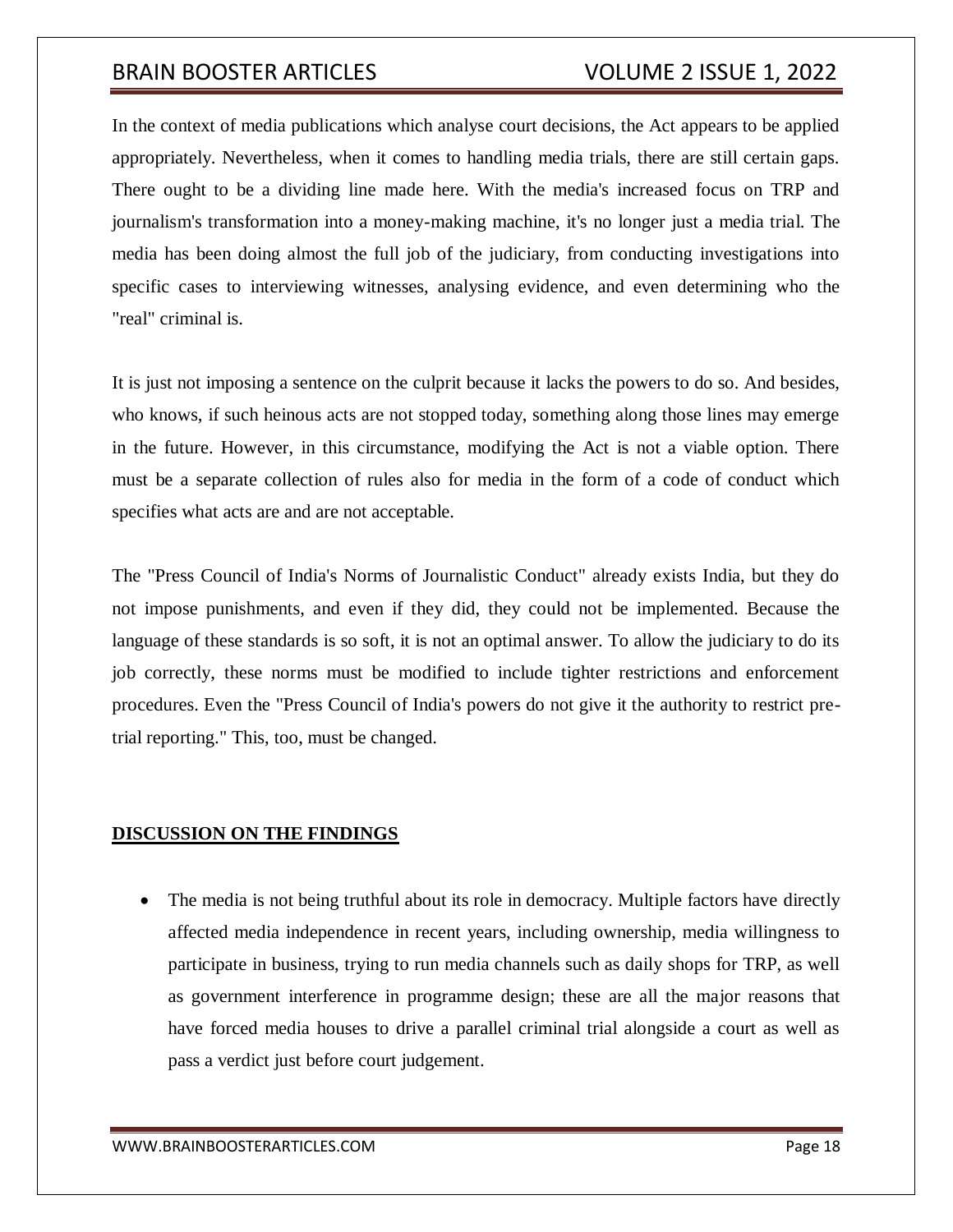- India is indeed one of the world's biggest media markets. The consolidation of media ownership, on either hand, shows that only a few individuals own and manage Indian media. Our research looks on media plurality as well as ownership arrangements. "This is an essential endeavour to increase media ownership transparency, which is fundamental to media's reputation and relationship with audiences," says the study accurately. The article implies that "this initiative will provide a useful data and resource foundation for future media studies in the country." Additionally, some of the most famous newspapers are influenced by political allegiances. Most media businesses, as shown in a research, have business and political connections, and the deeper one goes into regional and local levels, the more obvious and apparent the relationship develops. The interconnection between media, business, and politics that has resulted poses a severe threat to India's media freedom and pluralism. One option for the government to exercise political power is to praise or punish media outlets by providing or not assigning advertising, as several Indian states have recently done. This really is correct in our country; but it is even more critical at the municipal and state levels, in which many media outlets depend on it to keep solvent and where transparency and accountability is not guaranteed. Political parties, in addition to the government, invest heavily in advertising, mostly with the ruling party, the Bharatiyajanata party, becoming one of the nation's top advertisers.<sup>15</sup>
- The financial situation of the media is catastrophic. To give a competent journalism service today, they require a significant budget. In India, many individuals refuse to buy newspapers or subscribe to news programmes. In comparison to other nations, the maximum price of a Hindi newspaper is Six rupees, the highest price of such an English newspaper is Ten rupees, and the charge of news channels via digital platforms is simply one rupee or a maximum of five rupees, which is far too cheap. And several media organisations rely just on advertising work of numerous government agencies to obtain income for spending expenses. These factors compelled media companies to participate in the profit-making process.

<sup>15</sup><https://onlinelibrary.wiley.com/doi/10.1002/9781118541555.wbiepc156>